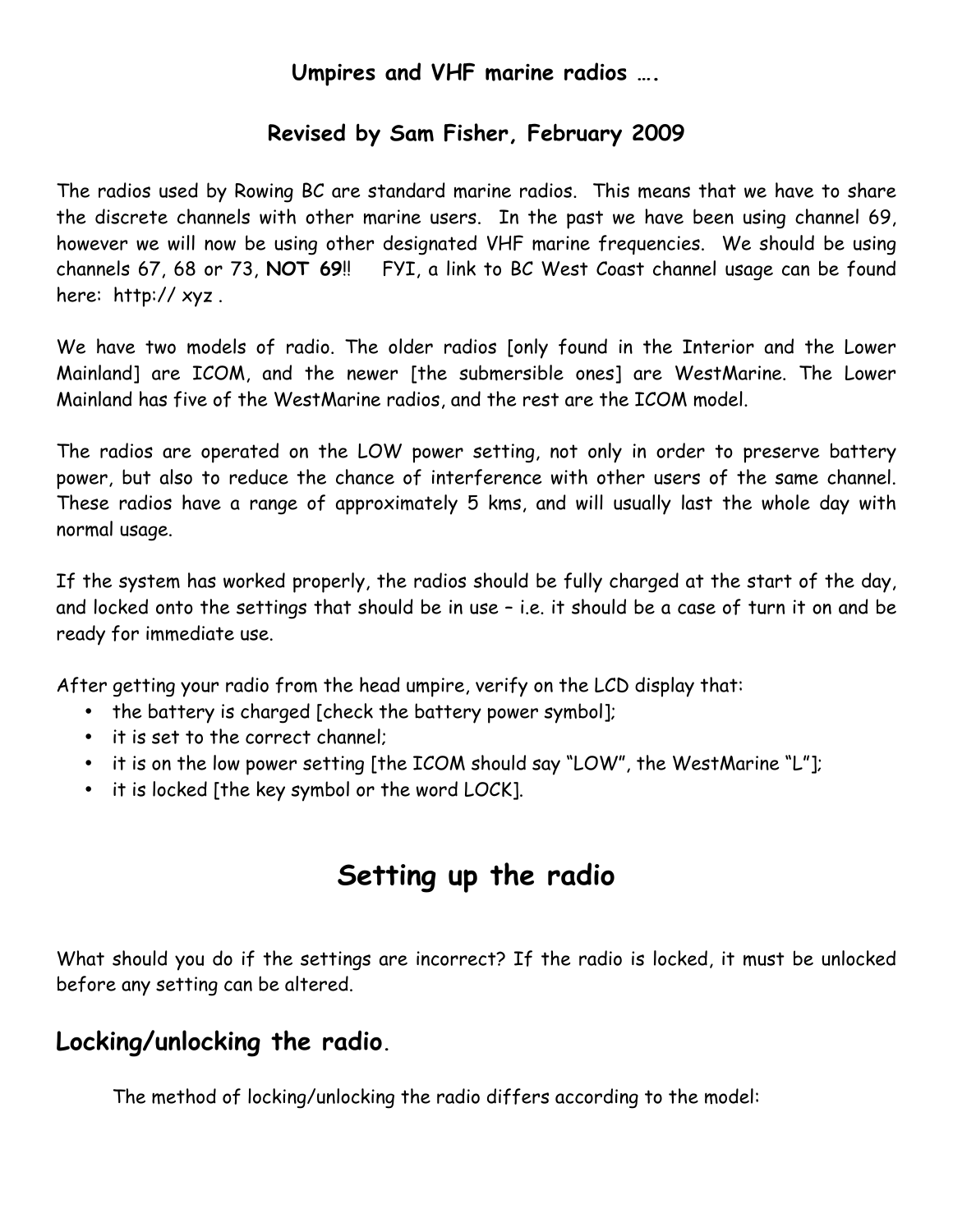- For the **WestMarine** radios, the lock key is immediately below the PTT key the key you depress in order to talk. Holding the lock key down for two seconds will switch between the lock states – i.e. from locked to unlocked or vice-versa.
- For the **ICOM** radios, to lock or unlock the radio requires that the H/L/LOCK button be held down for one second. As above, it will toggle between the lock states.

#### **Channel mode selection**.

Both models have two channel modes. One is WX [weather] mode, which offers 16 channels, and the other is call mode – the mode in which we always work.

- On the ICOM radios, press the CH/WX button to toggle to the other mode.
- On the WestMarine radios, press the WX/ALERT button to toggle to the other mode.

#### **Country modes**.

The radios support three country modes: USA, International and Canadian.

- On the ICOM radios, press the CH/WX/UIC button for one second to select the next country.
- On the WestMarine radios, press the SQL/UIC button for two seconds to select the next country.
- In Canada, we should be using the "C" mode.

## **If the channel is incorrect**.

Both models have up and down buttons [solid triangles], which are used to select the channel.

## **If the power is not set to "LOW"**.

- On the ICOM radios, press the H/L/LOCK button to toggle between the various power settings.
- On the WestMarine radios, press the H/L button to toggle between the various power settings.

# **Using the radio**

Make a test transmission to other users to assure yourself that it is working correctly.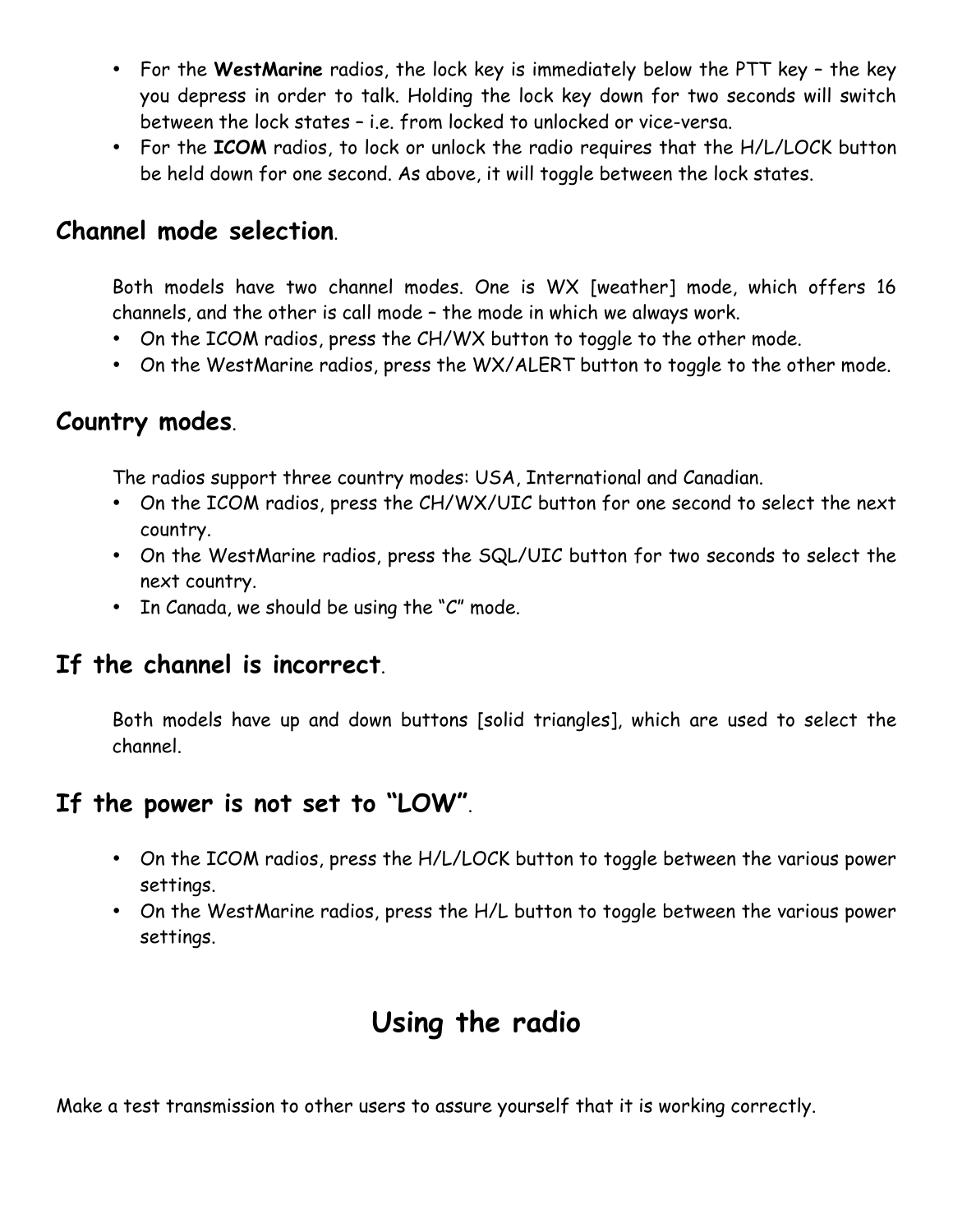When on the water, protect the radio (where possible) from the elements. Although they are supposedly water-resistant, over time they may become less so. Take care not to drop the radio in the bottom of the boat, and please don't lose it overboard! The harnesses are intended to ensure that the radio is always available for use, and that the radio is held securely. Be aware that the wide strap at the base of the radio is inadequate to hold the radio in the harness: the narrow strap that goes around the antenna is what ensures that the radio will not fall out.

What happens if the battery dies on you? In the case of the WestMarine radios, there isn't much that you can do – an exchange for a fully-charged radio is the only option. For the ICOM radios, you can remove the battery case [turn the radio off first], remove the batteries and replace them with spare batteries. Remember to switch the battery-type selector from "Ni-Cd" to "alkaline" if you are putting in alkaline batteries.

**If you encounter an emergency situation that requires immediate assistance from the safety boats or other regatta personnel, identify clearly the nature of the situation, the location and what is required. Safety and distress situations have priority over all other radio traffic.**

## **Here are some general recommendations in radio usage ….**

- Listen first to make sure the channel is clear before you transmit!
- Know what you're going to say before starting the communication.
- (Where possible) hold the radio (or microphone) about 1 or 2 inches in front of you. Speak normally, although this may be difficult in a noisy environment.
- When trying to contact another user, identify the user first and then identify yourself.
- When the user answers your call, make your message clear and concise. Pronounce words clearly. Don't slur sounds or run words together. Speak at a moderate rate and keep the pitch of your voice constant.
- Keep it relatively brief as other users may be waiting to use the channel.

## **Voice-procedure specifics**.

A radio check, or test transmission: something along the lines of "**This is Wayne, radio check, over**" works well. In our informal usage, a reply of something like "**Loud and clear**" would be good.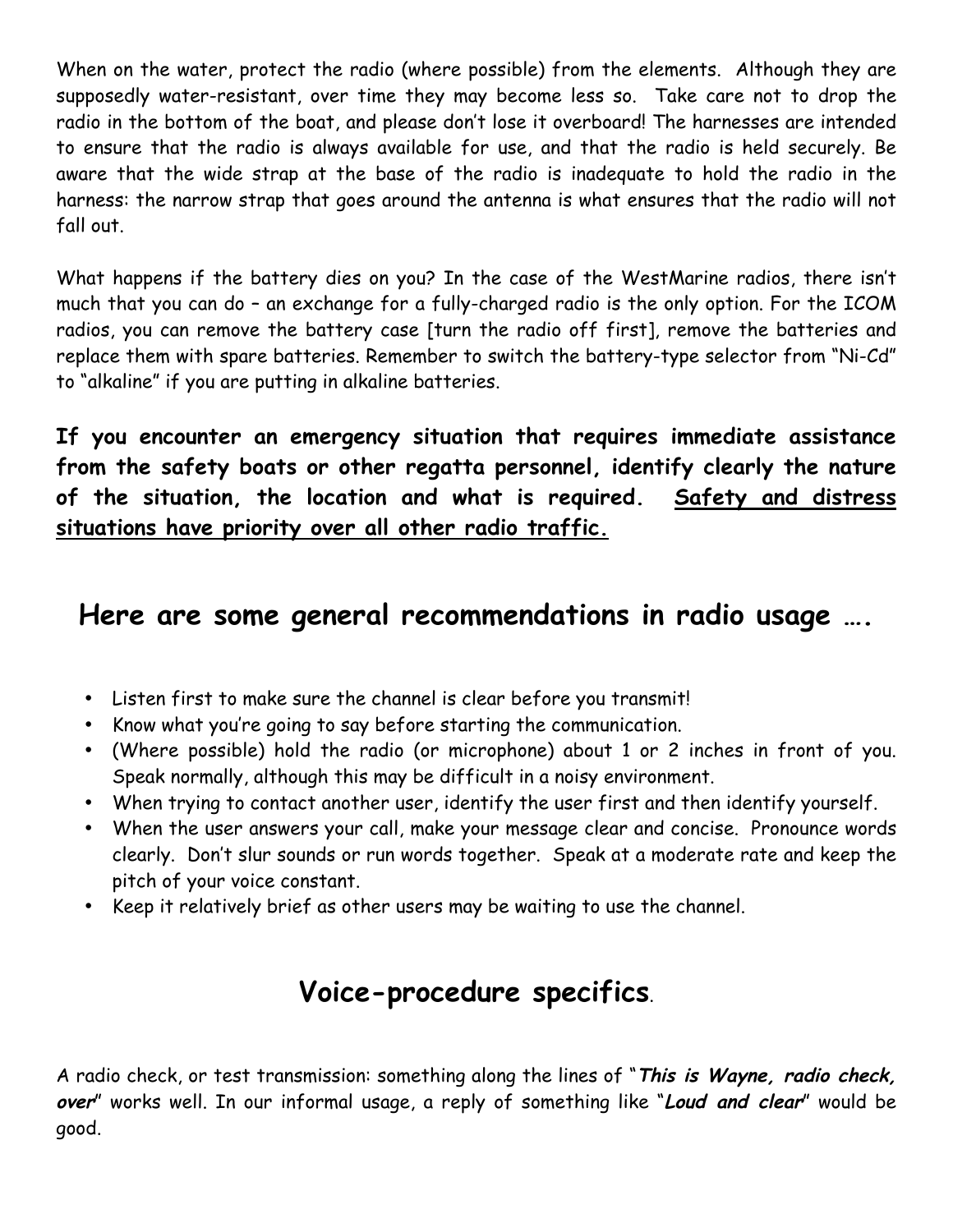Initiating a conversation: For example, "**Finish line, this is the Starter**."

If the need arises, it is quite possible to change the channel. Coordinating the change is what needs some attention. Typically this would be at the call of the Head Umpire. The formal procedure would be for the head Umpire to announce "**All umpires, switch to channel 71. Please confirm. Over**". Each umpire should then respond saying "**This is Fred, acknowledge switch to 71, over**". When everyone has acknowledged, the Head Umpire would say "**All umpires, switch to channel 71 now, Out**". Everyone should then unlock their radio, switch to channel 71, lock the radio again, and then the chatter can begin again. In our circumstances, getting everyone to respond will be a challenge!

If you have the scenario where you can hear both parties attempting to talk to each other without success, you can offer to relay a message. Call both parties, and make the offer: something like "**Wayne and Jane, you can relay through me**".

# **Making life easier**:

Always check that the other party is ready to copy before initiating your message.

If you need to send large quantities of material [e.g. sending the starter the lanes and crews for a couple of finals], break up what you send into small chunks. I'd recommend that you send no more than three lanes per transmission. Wait for an acknowledgement that you can continue!

Use the phonetic alphabet – see following page.